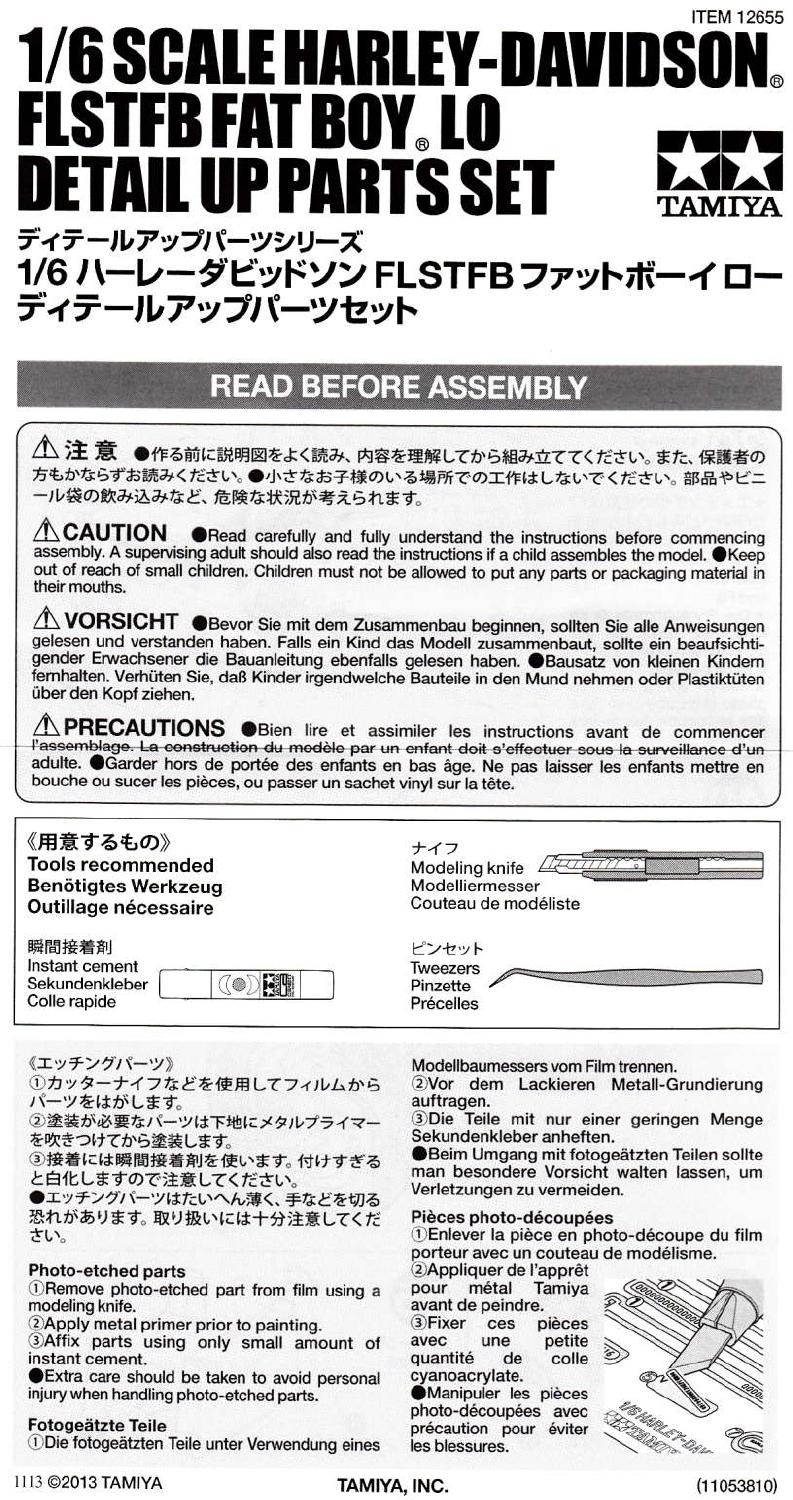### 《瞬間接着剤について》

★接着面の油分を良く取って、塗装する前に使用 しましょう。塗装後に接着する場合は接着面の塗 料を落としてから使用します。塗料が残っていると 接着力が極端に低下するので注意してください。 ★使用する際は瞬間接着剤の取扱説明書をよ く読んでからご使用ください。

#### Instant cement

\*Remove any paint or oil from cementing surface before affixing parts.

\*Use only a small amount of cement. Too much cement will make joints turn white and lose adhesion.

\* Do not use old cement. Test cement first with unnecessary parts such as sprues before use. \*Carefully read instructions on use before cementing.

#### Sekundenkleber

\*Entfernen Sie alle Farbe und Ölflecke von der

Klebeoberfläche bevor sie Teile ankleben. ★ Verwenden Sie nur geringe Mengen Klebstoff. Bei zuviel Klebstoff kann sich die Verbindung verschieben und die Haftkraft verloren gehen. ★Verwenden Sie keinen alten Klebstoff. Testen Sie den Kleber vor der Anwendung zuerst mit nicht benötigten Teilen etwa vom Spritzling. ★Vor dem Kleben die Gebrauchsanleitung sorgfältig lesen.

#### Colle rapide

\* Enlever les traces de peinture ou de graisse des surfaces de contact avant de coller les pièces.

★N'utiliser qu'une petite quantité de colle. Un excès peut blanchir les lignes de joint et limiter l'adhésion.

\*Ne pas utiliser une colle périmée. Tester la colle sur des pièces inutilisées comme des morceaux de grappes avant utilisation effective. \*Lire soigneusement les instructions avant de coller.

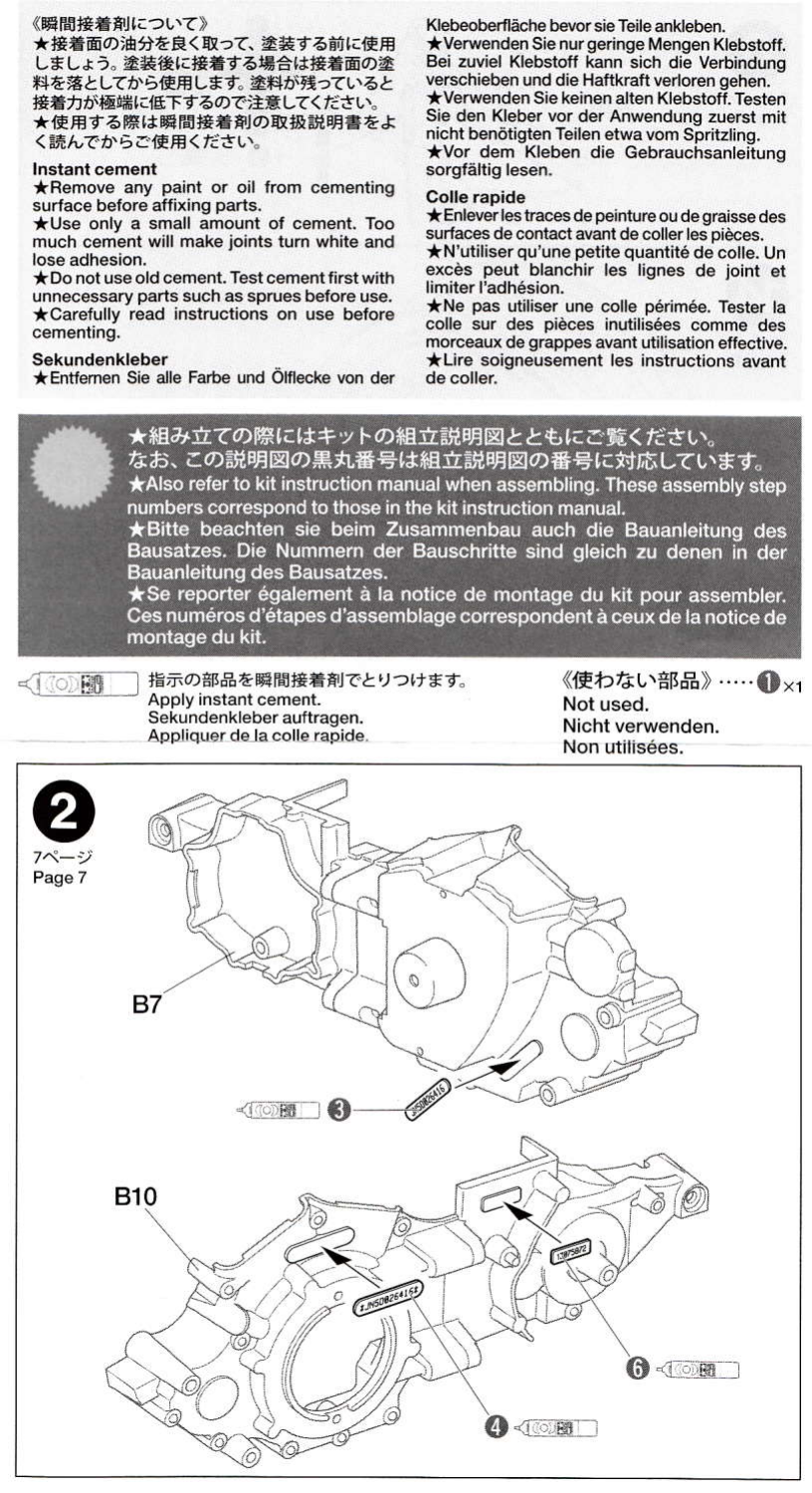